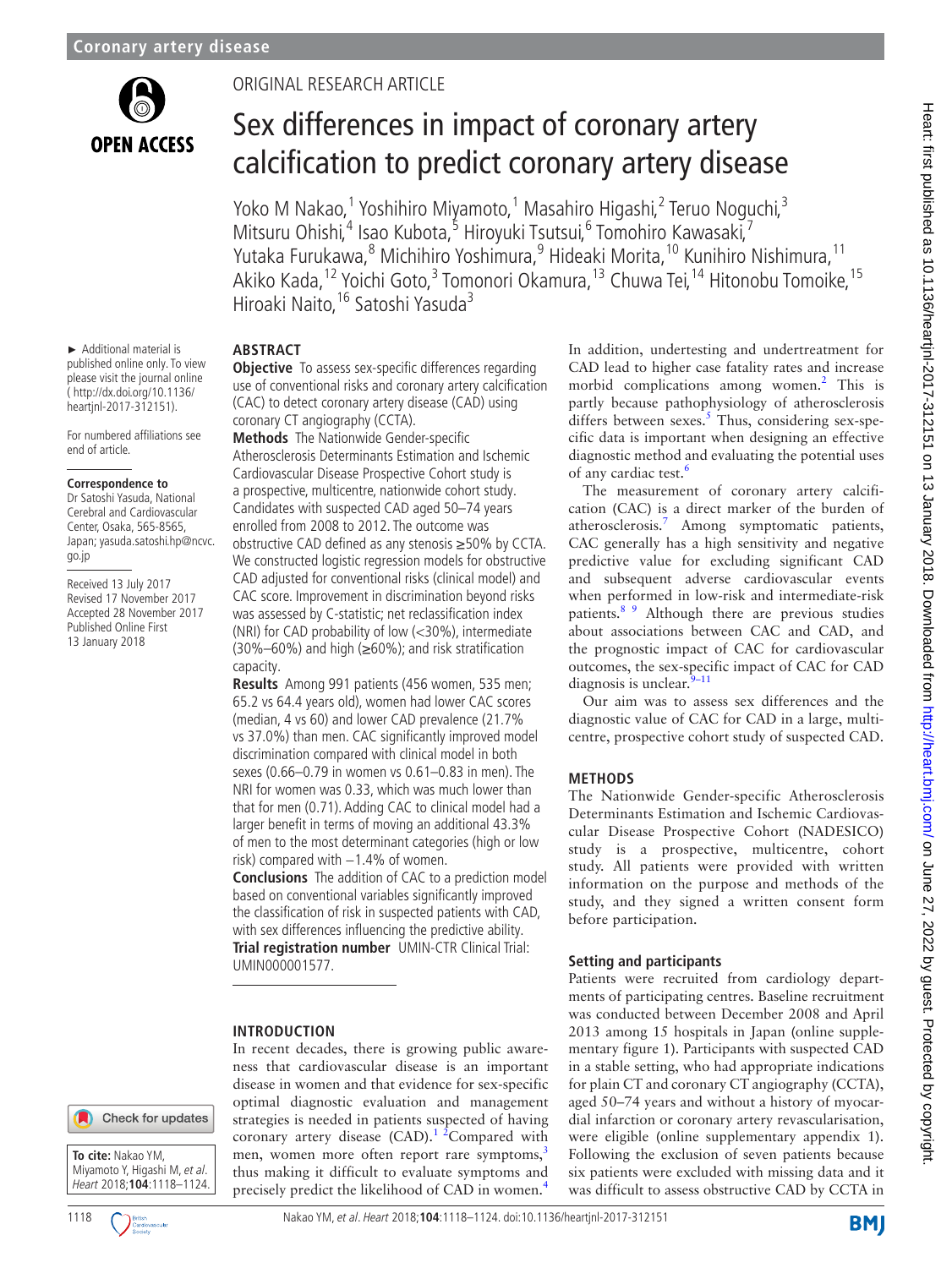



We did a sensitivity analysis using altering clinical model<sup>41718</sup> by selecting references from the recently updated guidelines (online supplementary appendix  $2$ ). As we expected existing models to perform suboptimally in our population with the C-statistics between 0.58 and 0.66 (online [supplementary table 4\)](https://dx.doi.org/10.1136/heartjnl-2017-312151),  $10^{19}$  20 we further updated those models (online [supplementary table](https://dx.doi.org/10.1136/heartjnl-2017-312151) [5\)](https://dx.doi.org/10.1136/heartjnl-2017-312151). In sensitivity analyses, we used a multivariable random-effect logistic regression model with a random intercept to allow for heterogeneity in CAD prevalence across hospitals.

All analyses were performed using STATA V.13.1.

# **Results**

# **Study population**

The study included 991 patients (456 women and 535 men). [Table](#page-2-0) 1 shows characteristics of both sexes of the study population. Women were older than men  $(65.2 \text{ vs } 64.4 \text{ years}, P=0.047)$ and had lower CAC scores than men (median CAC score, 4 vs 60, P<0.001). Nearly half of women had a CAC score of 0, and a severe CAC score of ≥400 was less frequent (6.1%). In men, a CAC score  $>0$  to  $< 100$  was most prevalent (33.6%), and the other scores were similarly prevalent.

# **Outcomes**

We observed 297 patients with obstructive CAD, and men had a higher prevalence of CAD (21.7% vs 37.0%, P<0.001). [Figure](#page-2-1) 2 shows frequencies of each CAC category stratified by the presence of CAD and sex. Women with CAD were evenly divided between those with CAC scores <100and those with CAC scores ≥100. However, half of men with CAD had severe CAC (≥400), and only one-quarter of those had CAC scores <100. A score of 0 could not exclude CAD in both sexes, especially women with CAD had a higher prevalence of a score of 0 than men (13.1% vs 3.0%).

# **Prediction of obstructive CAD by CAC**

CAC was significantly associated with CAD in both sexes. The adjusted OR for obstructive CAD was 1.59 (95% CI 1.35 to 1.86; P<0.001) in women and 1.77 (95% CI 1.55 to 2.04; P<0.001) in men ([table](#page-3-0) 2). There was also a significant increased risk for CAD between those with a CAC score of 0 and categorical CAC (OR for CAC score of >0to <100, 100 to <400 and  $\geq$ 400; 3.52, 10.74 and 18.11 in women; 8.40, 26.53 and 83.04 in men; [table](#page-3-0) 2).

# **Discrimination and reclassification of CAD**

After adding CAC to the clinical model, the C-statistics significantly improved in both women and men (C-statistic for risk factors only in women: 0.66 (95% CI 0.58 to 0.73); C-statistic after the addition of continuous CAC in women: 0.79 (95% CI 0.73 to 0.85); C-statistic for risk factors only in men: 0.61 (95% CI 0.55 to 0.67); C-statistic after the addition of continuous



<span id="page-1-0"></span>**Figure 1** Study flow chart. CAD, coronary artery disease; CCTA, coronary CT angiography; NADESICO, Nationwide Gender-specific Atherosclerosis Determinants Estimation and Ischemic Cardiovascular Disease Prospective Cohort study.

one due to circumferential severe calcification, we finally studied 991 patients [\(figure](#page-1-0) 1).

# **Data collection and measurements**

The following clinical data of diagnostic and therapeutic measures were collected by local investigators in the case report forms and sent to the data centre at the National Cerebral and Cardiovascular Center. Data on smoking habit, medical conditions and reproductive history were collected through a self-reported questionnaire at baseline. Laboratory measurements included complete blood count, lipid profiles and levels of fasting plasma glucose.

CT was performed for all patients using 64 or more channels with electrocardiography (ECG) gating according to the established guideline from the Japanese Circulation Society and institutional protocols. The images in Digital Imaging and Communications in Medicine format were transferred to the National Cerebral and Cardiovascular Center and interpreted in a blinded fashion by an independent core laboratory. A single radiologist with extensive experience in coronary CT blinded to all clinical data interpreted the scans with the CAC score, using the Agatston method.

# **Outcomes**

The outcome was obstructive CAD, defined as one or more vessels with at least 50% luminal diameter stenosis found using CCTA.

# **Statistical analysis**

We randomly allocated two-thirds of patients to the derivation dataset and the remaining third to the validation dataset (online [supplementary table 1\)](https://dx.doi.org/10.1136/heartjnl-2017-312151). We used logistic regression model in the derivation dataset to calculate the predicted probability based on standard Framingham risk factors (age, systolic blood pressure, use of blood pressure-lowering medication, total cholesterol, high-density lipoprotein cholesterol and current smoker) stratified by sex (clinical model).<sup>12</sup> To assess the incremental diagnostic value of the CAC score with respect to conventional risk factors, we added log-transformed CAC score (CAC model). We also analysed results for CAC at clinically relevant thresholds: 0, >0,  $\geq 100$  or  $\geq 400$ .<sup>[13](#page-6-4)</sup> We applied the risk equations obtained from the derivation cohort to the validation cohort and calculated measures of discrimination using C-statistic (online [supplementary table 2\)](https://dx.doi.org/10.1136/heartjnl-2017-312151). We compared the clinical model with the CAC model by using C-statistic and net reclassification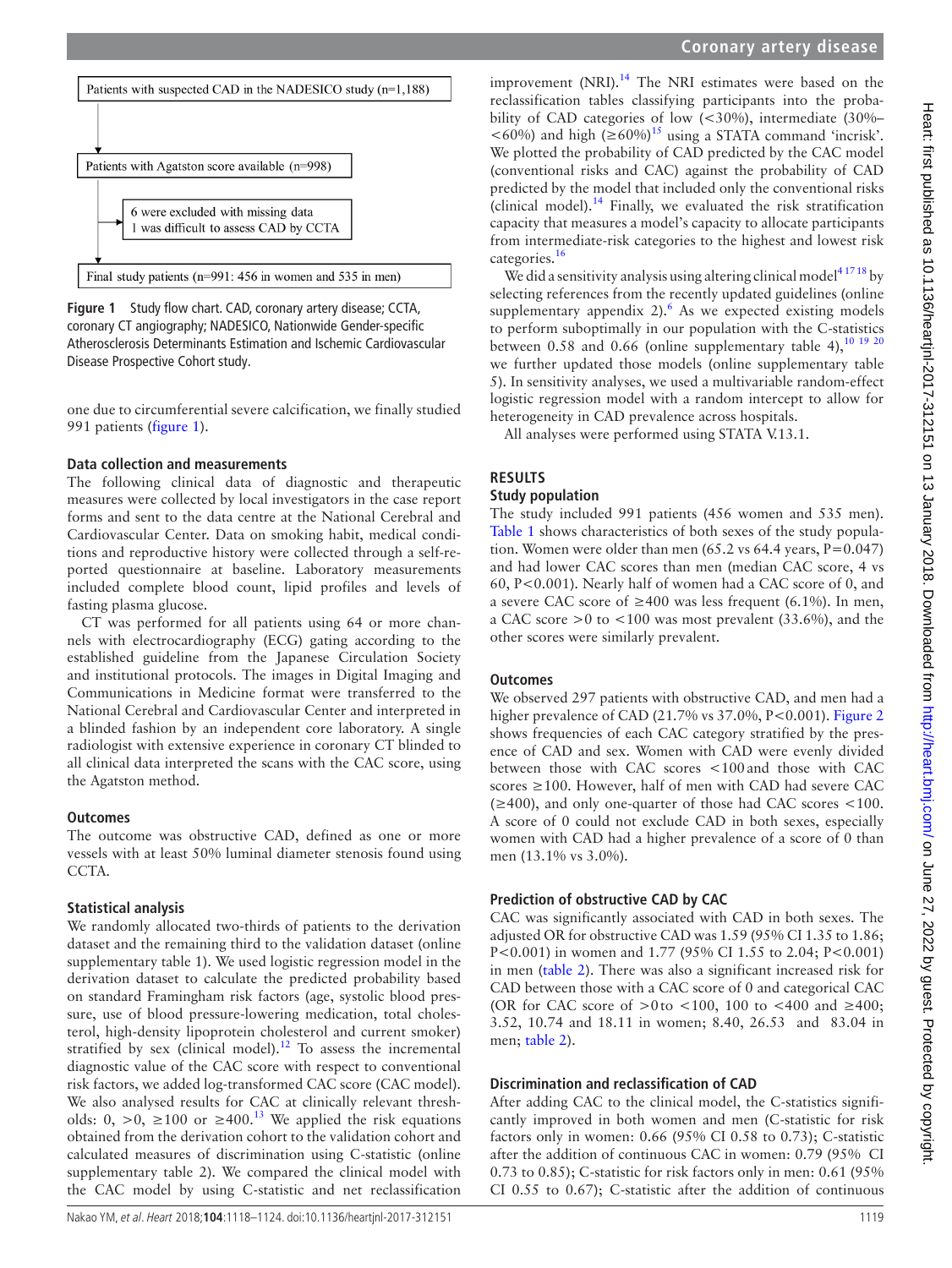## **Coronary artery disease**

<span id="page-2-0"></span>

| Table 1<br><b>Patient characteristics</b>       |                       |                     |         |  |  |  |  |  |
|-------------------------------------------------|-----------------------|---------------------|---------|--|--|--|--|--|
| <b>Characteristic</b>                           | Women (n=456) (n (%)) | Men (n=535) (n (%)) | P value |  |  |  |  |  |
| Mean (SD) age, years                            | 65.2(6.5)             | 64.4(6.6)           | 0.047   |  |  |  |  |  |
| Current smoker                                  | 34(7.5)               | 99 (18.5)           | < 0.001 |  |  |  |  |  |
| Current or past<br>smoker                       | 87 (19.1)             | 432 (80.8)          | < 0.001 |  |  |  |  |  |
| A history of CAD                                | 19 (4.2)              | 56 (10.5)           | < 0.001 |  |  |  |  |  |
| Hypertension                                    | 185 (40.6)            | 215 (40.2)          | 0.902   |  |  |  |  |  |
| Diabetes mellitus                               | 114 (25.0)            | 171 (32.0)          | 0.016   |  |  |  |  |  |
| Dyslipidaemia                                   | 318 (69.7)            | 372 (69.5)          | 0.944   |  |  |  |  |  |
| Mean (SD) body mass<br>index, kg/m <sup>2</sup> | 23.6(3.7)             | 24.4 (3.2)          | < 0.001 |  |  |  |  |  |
| Overweight and<br>obesity*                      | 141 (30.9)            | 204 (38.1)          | 0.018   |  |  |  |  |  |
| Oestrogen statust                               | 23(5.0)               |                     |         |  |  |  |  |  |
| Mean (SD) systolic<br>blood pressure, mm<br>Hq  | 134.6 (18.6)          | 134.7 (17.5)        | 0.935   |  |  |  |  |  |
| Mean (SD) total<br>cholesterol, mg/dL           | 211.4 (35.1)          | 193.5 (32.7)        | < 0.001 |  |  |  |  |  |
| Mean (SD) HDL<br>cholesterol, mg/dL             | 60.8(15.1)            | 52.4 (12.6)         | < 0.001 |  |  |  |  |  |
| Coronary calcium score                          |                       |                     |         |  |  |  |  |  |
| Median (IQR)                                    | $4(0 - 78)$           | $60(1-302)$         | < 0.001 |  |  |  |  |  |
| Mean (SD) log<br>transformed‡                   | 2.17(2.32)            | 3.64(2.56)          | < 0.001 |  |  |  |  |  |
| $\Omega$                                        | 204 (44.7)            | 120 (22.4)          | < 0.001 |  |  |  |  |  |
| $>0$ to $<$ 100                                 | 153 (33.6)            | 180 (33.6)          |         |  |  |  |  |  |
| 100 to $<$ 400                                  | 71 (15.6)             | 122 (22.8)          |         |  |  |  |  |  |
| $\geq 400$                                      | 28(6.1)               | 113(21.1)           |         |  |  |  |  |  |
| <b>Obstructive CAD</b>                          | 99 (21.7)             | 198 (37.0)          | < 0.001 |  |  |  |  |  |
| Obstructive CAD in patients with                |                       |                     |         |  |  |  |  |  |
| $CAC=0$                                         | 13(6.4)               | 6(5.0)              | < 0.001 |  |  |  |  |  |
| $CAC > 0$ to $< 100$                            | 34 (22.2)             | 45 (25.0)           |         |  |  |  |  |  |
| CAC 100 to <400                                 | 33 (46.5)             | 56 (45.9)           |         |  |  |  |  |  |
| $CAC \geq 400$                                  | 19 (67.9)             | 91 (80.5)           |         |  |  |  |  |  |

 $*$ Defined as BMI 25  $kg/m<sup>2</sup>$  or over.

†Oestrogen status was considered positive if women were premenopausal or had oral oestrogen replacement therapy , and negative if they were postmenopausal and were not on oestrogen replacement therapy.

‡Natural logarithm of coronary calcium score + 1 .

CAC, coronary artery calcification; CAD, coronary artery disease; HDL, high-density lipoprotein.

CAC in men: 0.83 (95% CI 0.78 to 0.87); P value for the differ-ence between models: P<0.001 each) [\(table](#page-3-1) 3).

[Figure](#page-4-0) 3 shows the probability of CAD predicted by the CAC model that included CAC against the probability of CAD predicted by the clinical model that included only conventional variables. Horizontal and vertical lines were added at 30% and 60% to indicate thresholds of the predicted risk at which a treatment strategy may change as recommended in the guideline. Regarding probability predicted by the clinical model, most women (n=239, 81.3%) had a low probability for CAD (<30%), whereas 55 women (18.7%) had an intermediate probability (30%–60%) ([figure](#page-4-0) 3A, online [supplementary table 3\)](https://dx.doi.org/10.1136/heartjnl-2017-312151). Of 367 men, the largest category was intermediate (n=278, 75.7%), whereas 89 men (24.3%) had a low probability [\(figure](#page-4-0) 3B). For women who appear in the sections on the diagonal (grey area), their risk category was not changed by the addition of CAC to the prediction model. For those in sections off the diagonal, their risk category was changed with the addition of CAC to the prediction model (blue or pink outline). Overall, 57 women and



**B** Men





<span id="page-2-1"></span>112 men were reclassified to a higher risk category ([figure](#page-4-0) 3), **Figure 2** Prevalence of each CAC category stratified with and without CAD by sex: (A) women and (B) men. Dark area=with obstructive CAD; light area=without obstructive CAD. CAC, coronary artery calcification;

with a CAD prevalence of 49.1% in women and 69.6% in men. Twenty women and 104 men were reclassified to a lower risk category [\(figure](#page-4-0) 3), with a CAD prevalence of15.0% in women and 13.5% in men. The NRI, hence, was 0.33 for women, which was much lower than the value (0.71) for men.

We separately evaluated the clinically meaningful reclassifications, which would presumably have a larger effect on clinical decisions.<sup>21</sup> After adding the CAC score in the clinical model, 19 women and 87 men were reclassified as having high risk, and 13 (68.4%) women and 68 (78.2%) men had CAD.

#### **Risk stratification capacity**

CAD, coronary artery disease.

[Figure](#page-4-1) 4 shows the risk stratification capacity of the CAC model. While the clinical model puts 18.7% of women and 75.7% of men at intermediate risk, the intermediate-risk values in the CAC model are 20.1% for women and 32.4% for men ([figure](#page-4-1) 4A). Therefore, adding CAC to the clinical model has a larger benefit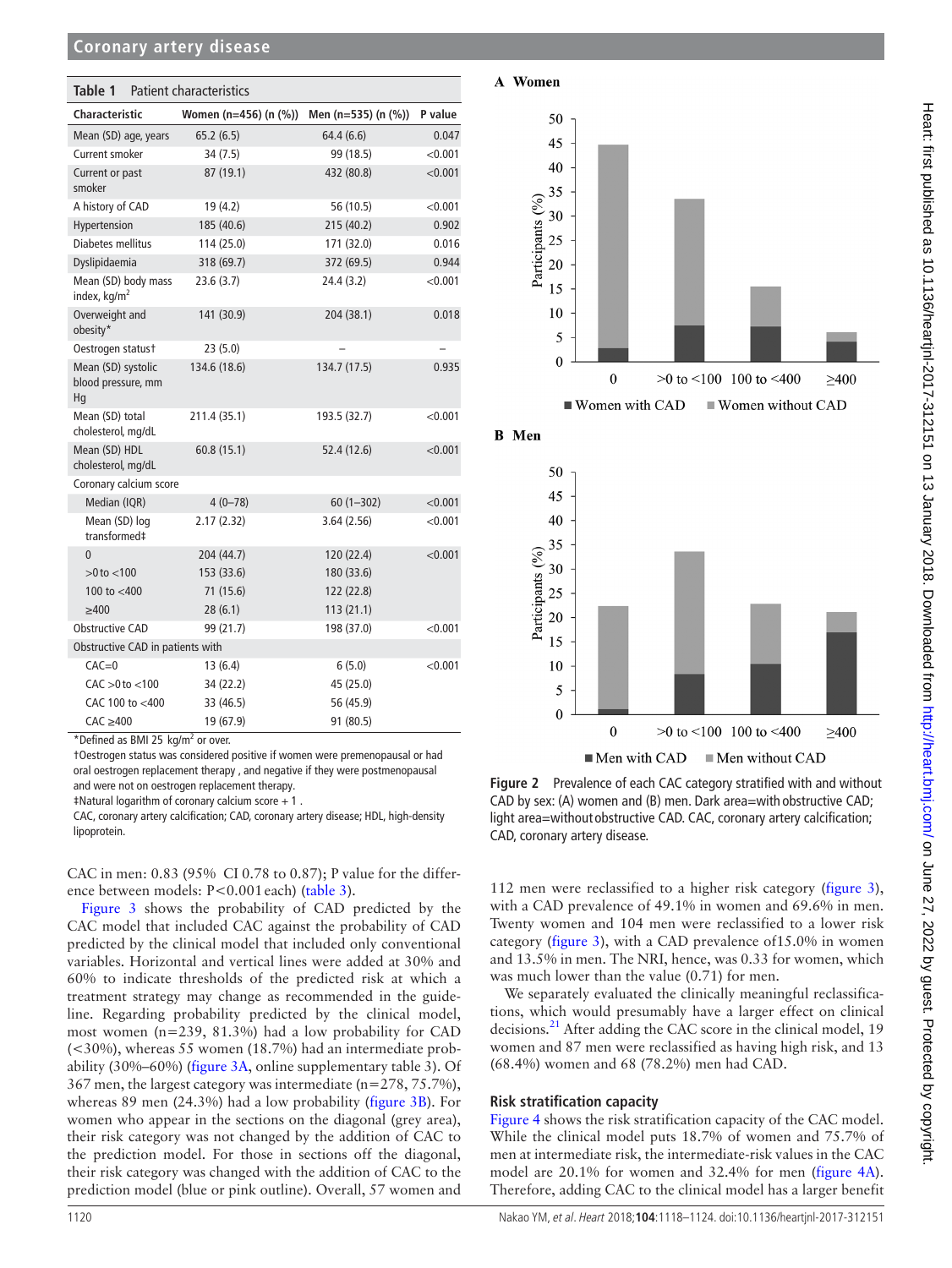| Taple 2<br>LOGISTIC regression analysis in the derivation conort |                       |           |                         |           |  |  |  |  |  |  |
|------------------------------------------------------------------|-----------------------|-----------|-------------------------|-----------|--|--|--|--|--|--|
|                                                                  | Women                 |           | Men                     |           |  |  |  |  |  |  |
|                                                                  | OR (95% CI)           | P value   | OR (95% CI)             | P value   |  |  |  |  |  |  |
| Clinical model*+CAC continuoust                                  | 1.59 (1.35 to 1.86)   | < 0.001   | 1.79 (1.56 to 2.06)     | < 0.001   |  |  |  |  |  |  |
| Clinical model*+CAC categorical                                  |                       |           |                         |           |  |  |  |  |  |  |
|                                                                  | Reference             | Reference | Reference               | Reference |  |  |  |  |  |  |
| $>0$ to $< 100$                                                  | 3.52 (1.50 to 8.29)   | 0.004     | 8.40 (2.44 to 28.87)    | 0.001     |  |  |  |  |  |  |
| 100 to $<$ 400                                                   | 10.74 (4.01 to 28.81) | < 0.001   | 26.53 (7.67 to 91.82)   | < 0.001   |  |  |  |  |  |  |
| $\geq 400$                                                       | 18.11 (5.18 to 63.32) | < 0.001   | 83.04 (22.88 to 301.40) | < 0.001   |  |  |  |  |  |  |

\*Clinical model includes age, systolic blood pressure, use of blood pressure-lowering medication, total cholesterol, high-density lipoprotein cholesterol and current smoker. †CAC continuous=ln(CAC score+1).

CAC, coronary artery calcification.

in terms of moving an additional 43.3% of men, compared with −1.4% of women, to the most determinant, highest and lowest risk categories. With the addition of CAC to the clinical model, an additional 21.0% of women and 50.0% of men with CAD were reclassified as having high risk [\(figure](#page-4-1) 4B), and an additional −3.4% of women and 31.2% of men without CAD were reclassified as having low risk [\(figure](#page-4-1) 4C).

<span id="page-3-0"></span>**Table 2** Logistic regression analysis in the derivation cohort

#### **Sensitivity analysis**

The sensitivity analysis using different models did not change the overall conclusions (online [supplementary tables 5 and 6](https://dx.doi.org/10.1136/heartjnl-2017-312151) and online [supplementary figures 2 and 3](https://dx.doi.org/10.1136/heartjnl-2017-312151)).

#### **Discussion**

The NADESICO study demonstrates that CAC, when added to traditional clinical risks, results in significant improvement in the classification of CAD presence in both women and men. Men achieved a higher NRI and risk stratification capacity than women did, and therefore, appeared to benefit the most from a CAC-based diagnostic strategy. Women, who were reclassified as having high risk, benefited from risk stratification using the CAC model. This study provides strong evidence that there is a significant increase in clinically useful reclassification when CAC is added to risk assessment and addresses an important issue that sex differences should be taken into account.

CAC is part of the development of atherosclerosis and occurs almost exclusively in atherosclerotic arteries; therefore, the CAC score is a direct marker of the burden of atherosclerosis.<sup>[6 22](#page-5-5)</sup> Previous studies consistently showed that women demonstrated less prevalence and less severity of CAC than men do.<sup>21 23-26</sup> Similarly, in the current series, women had lower CAC scores than men did: scores >0 in 55.3% of women versus 77.6% of men and  $\geq 400$  in only 6.1% of women versus 21.1% of men. One recent study in a large population of patients that underwent clinically indicated cardiac catheterisation and optical coherence tomography showed sex differences in plaque microstructure, and women exhibited a lower prevalence of calcification.<sup>5</sup> These sex differences in the occurrence of coronary calcium and plaque microstructure support the association of CAC with coronary atherosclerosis and underline the importance of sex-specific analyses when evaluating the potential utility of CAC.

The use of measuring CAC in patients suspected as having CAD has been widely studied and discussed in-depth, as seen in the American Heart Association statement.<sup>26</sup> However, there are limited data broadly specific to women on the relationship between CAC and CAD, and the results are controversial. One previous study with 1764 patients (539 women) with suspected CAD from a single centre showed that there was a significant difference in CAC between men and women, and the reliability of calcium testing in predicting significant stenosis was equally effective in men and women.<sup>[21](#page-6-9)</sup> Another study with 2115 patients (711 women) with suspected CAD from a single-centre study showed a similar area under the receiver operating characteristic curve stratified by sex, but it did not assess its differ-ence.<sup>[27](#page-6-10)</sup> Nevertheless, another previous study of 1851 patients (682 women) with suspected CAD demonstrated that although diagnostic performance was similar between women and men, the specificity of the criterion of CAC for detecting obstructive CAD was significantly better in women than in men.<sup>23</sup> Thus, the sex-specific impact of CAC for CAD diagnosis is unclear.

To assess sex differences in the effects of the addition of new factors on the predictive ability of a model, statistical consideration was needed. The sex-modifiable relationship between CAC and the development of CAD, including the strength of the base model and the prevalence of CAD in the population under consideration, suggests that the evaluation of model performance may also vary by sex, depending on the measure of predictive ability being evaluated.<sup>[1](#page-5-0)</sup> In the past three decades, the most commonly used measure to quantify the improvements in prediction models has been the change in the area under the receiver operating characteristic curve.<sup>[14](#page-6-5)</sup> However, recent studies have emphasised the limitation of the area under the receiver operating characteristic curve, including the difficulty in interpreting the usually small changes in this statistic and the

<span id="page-3-1"></span>

| Table 3<br>Discrimination and reclassification of CAC for CAD |            |                             |                               |                          |                             |  |  |  |  |  |
|---------------------------------------------------------------|------------|-----------------------------|-------------------------------|--------------------------|-----------------------------|--|--|--|--|--|
| Women                                                         |            |                             | Men                           |                          |                             |  |  |  |  |  |
| C-statistic (95% CI)                                          | <b>NRI</b> | <b>Reclassification (%)</b> | C-statistic (95% CI)          | NRI                      | <b>Reclassification (%)</b> |  |  |  |  |  |
| $0.66$ (0.58 to 0.73)                                         |            |                             | $0.61$ (0.55 to 0.67)         | $\overline{\phantom{m}}$ | $\qquad \qquad -$           |  |  |  |  |  |
| $0.79$ (0.73 to 0.85)                                         | 0.33       | 24.8                        | $0.83(0.78 \text{ to } 0.87)$ | 0.71                     | 58.6                        |  |  |  |  |  |
| $0.78$ (0.72 to 0.85)                                         | 0.26       | 22.5                        | $0.82$ (0.78 to 0.86)         | 0.69                     | 62.7                        |  |  |  |  |  |
|                                                               | .          | .                           |                               |                          |                             |  |  |  |  |  |

\*Clinical model includes age, systolic blood pressure, use of blood pressure-lowering medication, total cholesterol, high-density lipoprotein cholesterol and current smoker. †CAC continuous=ln (CAC score+1).

CAC, coronary artery calcification; CAD, coronary artery disease; NRI, netreclassification index.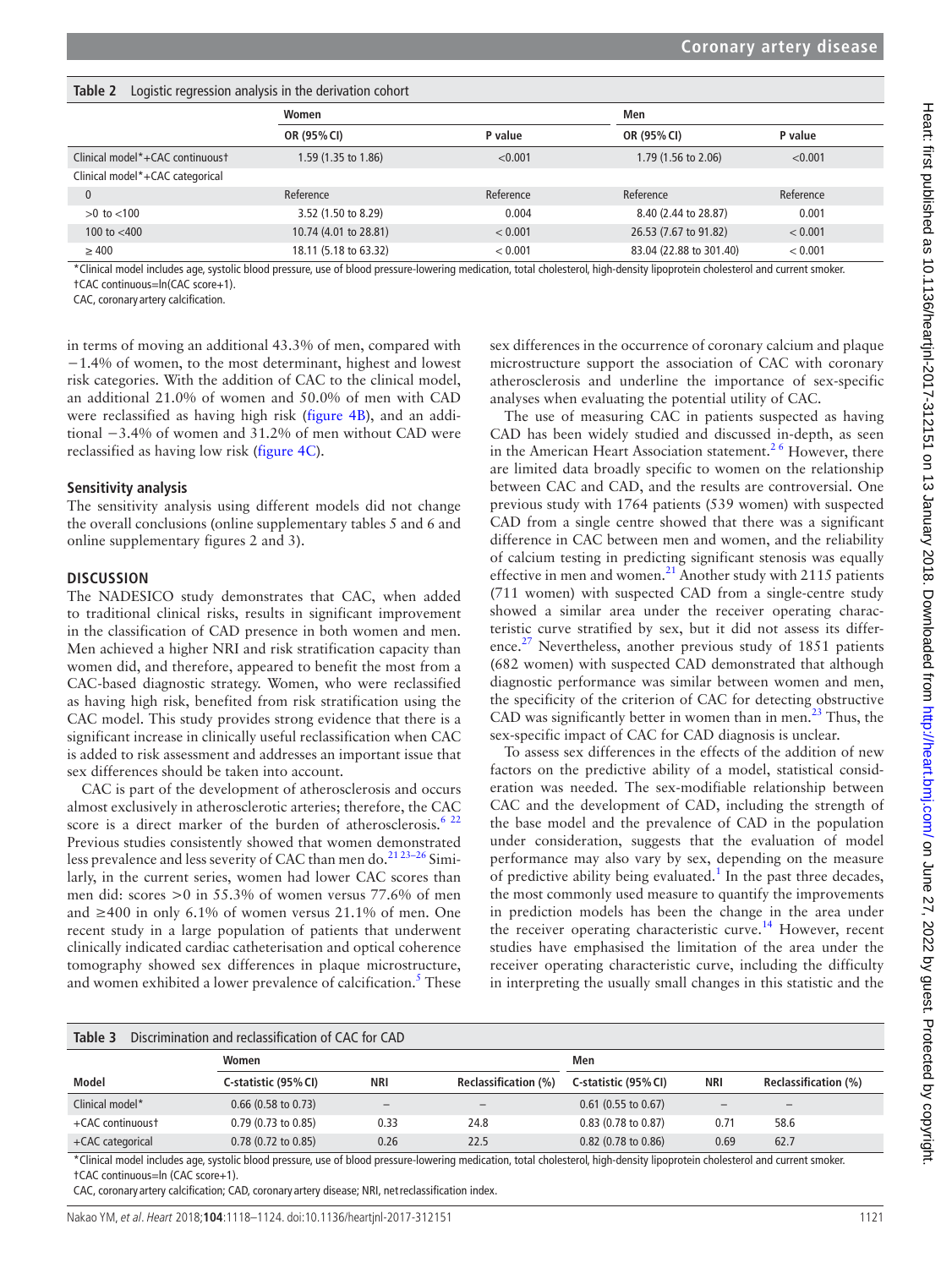

<span id="page-4-0"></span>**Figure 3** Probability of obstructive CAD predicted by CAC model against the risk predicted by clinical model: (A) women and (B) men. Grey area=both models did not change the risk categories; blue area=reclassified higher categories by CAC model; pink area=reclassified lower categories by CAC model; hollow circle=CAD; and solid circle=non-obstructive CAD. The graph shows the probability for CAD in women and men predicted by the clinical model (horizontal axis) against the risk predicted by CAC model (vertical axis). Lines at predicted probabilities of 30% and 60% are superimposed to show reclassification over clinically relevant cut points. CAD, coronary artery disease; CAC, coronary artery calcification.

relation of the magnitude of improvement to the performance of the baseline model.[28 29](#page-6-12) Despite the lower absolute risk of CAD, risk prediction scores, as measured by the area under the receiver operating characteristic curve, have been observed to be higher in women than in men. Therefore, it is necessary to understand sex differences in the epidemiological and statistical determinants of the performance of risk prediction models.<sup>1</sup> To our knowledge, the current study is the first report of the impact of a CAC-added model on CAD diagnosis using NRI, and we clearly demonstrated sex differences in the CAC-adjusted strategy to diagnose CAD.

Moreover, findings from another metric, that is, risk stratification capacity, showed that the class after reclassification should be carefully interpreted, considering sex difference. In men, adding the CAC score to the clinical model had a demonstrable benefit in terms of moving an additional 43.3 % of patients to the most determinant, highest and lowest risk categories, where diagnostic strategies are better established. However, in women,



<span id="page-4-1"></span>**Figure 4** Risk stratification capacity of clinical model and CAC model: (A) entire cohort, (B) patients with obstructive CAD and (C) patients without obstructive CAD. Risk stratification capacity is each model's capacity to allocate participants from intermediate to the highest and lowest risk categories: risk stratification capacity=(the prevalence predicted by clinical model) – (that by CAC model) in [figure 4A](#page-4-1). CAC, coronary artery calcification; CAD, coronary artery disease.

the capacity was limited to high-risk patients. Our results demonstrate that although a low-risk category in the CAC model still cannot be used as a marker to diagnose CAD in women because more than 70% of CAD women was categorised as having low risk in the CAC model, a high-risk category in the CAC model is useful, with the movement of an additional 6.5% of women to the high category. In patients with CAD, all women and men were not classified as having high risk but as having low-risk or intermediate-risk by the clinical model. Then, adding CAC scores, 21.0% of women and 50.0% of men observed with CAD classified as having high risk. The effect of the CAC score for risk prediction is the number of patients identified as having a higher disease risk and, consequently, becoming eligible to receive further evaluation and more intensive therapy because of screening. Moreover, a very important part of the prediction is that there was a sex difference.

Our study has limitations. First, given the cross-sectional design, we were unable to assess the prognostic impact of CAC that would be helpful as a tool to predict future events. We clearly show sex differences of the impact of CAC to help physicians select patients who would benefit from further testing. However, more research into sex difference of prognostic impact of CAC is needed. Second, symptoms for angina are a traditional clinical factor for predicting obstructive CAD, but we cannot sufficiently distinguish atypical angina and non-anginal chest pain because of limited information. No data were available to assess the predictive value of findings based on ECG and other imaging tests. Third, our analysis focused on the diagnostic prediction of the presence of CAD, defined as at least 50% diameter stenosis in at least one vessel, by CCTA. CCTA can be overdiagnose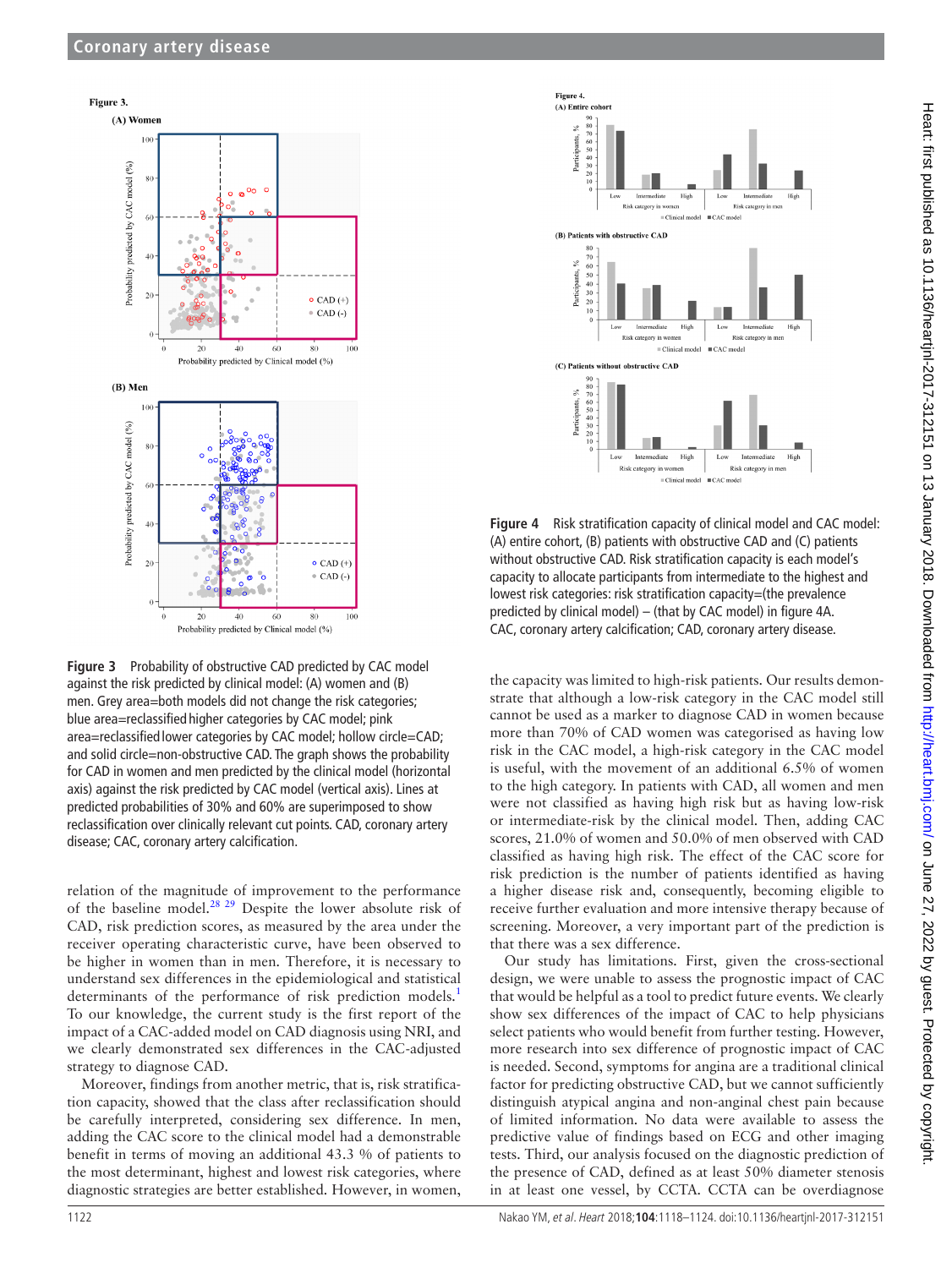or underdiagnose the obstructive CAD, and this may attenuate the results. Predicting severe stenosis would be a helpful tool to select patients for revascularisation. However, the main purpose of the current analysis was to demonstrate sex differences of CAC to help physicians with further decision making. Fourth, we limited the age group between 50 years and 74 years in the NADESICO study. Women in the reproductive age group will be difficult to participate this study, because CCTA was required for all participants. Other age group that can be changed predictive values should be evaluated in the future research. Moreover, since only 5.0% of women were oestrogen positive, that is, they were premenopausal or had taken oral oestrogen replacement therapy, we could not assess the effect of oestrogen status. Another limitation maybe overfitting of the model to our data. Although the validation study in the third of our subjects showed similar diagnostic performance characteristics, future studies including external validation of models are needed to fully appreciate the generalisability of the model. Despite these limitations, the study's results suggest that CAC may be a contributory factor to the residual burden of CAD in both men and women. Our results will need to be validated in additional populations.

In conclusion, we found that the CAC score in combination with traditional risk factors enhances the risk classification of CAD in patients with suspected CAD, with sex differences influencing the predictive ability. These results suggest the importance of adopting the sex-specific assessment of CAD.

# **Author affiliations**

<sup>1</sup>Department of Preventive Medicine and Epidemiologic informatics, National Cerebral and Cardiovascular Center, Suita, Japan <sup>2</sup>

Department of Radiology, National Hospital Organization Osaka National Hospital, Osaka, Japan

# **Key messages**

# **What is already known on this subject?**

The measurement of coronary artery calcification is a direct marker of the burden of atherosclerosis. Among patients with suspected coronary artery disease, the coronary artery calcification score generally has a high sensitivity and negative predictive value for excluding significant coronary artery disease and subsequent adverse cardiovascular events when performed in low-risk and intermediate-risk patients.

# **What might this study add?**

The addition of the coronary artery calcification score to traditional risk factors results in significant improvement in coronary artery disease classification in both sexes. Men exhibited a higher net reclassification index and risk stratification capacity compared with women. They, therefore, appeared to benefit more from a coronary artery calcification-based diagnostic strategy. Women reclassified into the high-risk group benefited more from risk stratification using the coronary artery calcification-added model compared with women in other groups.

# **How might this impact on clinical practice?**

This study strongly suggests that with the addition of the coronary artery calcification score, a significant increase in clinically useful coronary artery disease reclassification is obtained. Moreover, the study indicates that sex differences are <sup>3</sup>Department of Cardiovascular Medicine, National Cerebral and Cardiovascular Center, Suita, Japan <sup>4</sup>

<sup>4</sup>Department of Cardiovascular Medicine and Hypertension, Graduate School of Medicine Kagoshima University, Kagoshima, Japan <sup>5</sup>

<sup>5</sup>Department of Cardiology, Pulmonology and Nephrology, Yamagata University School of Medicine, Yamagata, Japan

<sup>6</sup>Department of Cardiovascular Medicine, Graduate School of Medical Sciences, Kyushu University, Fukuoka, Japan

<sup>7</sup> Cardiovascular Center, Shin-Koga Hospital, Kurume, Japan<br><sup>8</sup> Department of Cardiovascular Medicine, Kobe City Medici

Department of Cardiovascular Medicine, Kobe City Medical Center General Hospital, Kobe, Japan

<sup>9</sup> Division of Cardiology, Department of Internal Medicine, The Jikei University School of Medicine, Tokyo, Japan 10Department of Cardiology, Osaka, Japan 10Department of Cardiology, Osaka Medical College, Osaka, Japan 11Center for Cerebral and Cardiovascular Disease Information, National Cerebral and

Cardiovascular Center, Suita, Japan<br><sup>12</sup>Clinical Research Center, National Hospital Organization Nagoya Medical Center,

Nagoya, Japan

<sup>13</sup>Department of Preventive Medicine and Public Health, Keio University, Tokyo, Japan <sup>14</sup>Waon Therapy Research Institute, Tokyo, Japan 15Sakakibara Heart Institute, Fuchu, Japan 16Nissay Hospital, Osaka, Japan 16Nissay

**Acknowledgements** We would like to thank Emiko Terasaka, Toshiko Ishii and Keiko Kuiyama for their support of the study.

**Contributors** YMN and YM conceived the idea of the manuscript. YMN drafted the first version of the manuscript and led the statistical analysis with support of KN and AK. YM, MH, TN, YG, HT, HN and SY conceived, designed and supervised the overall study. All authors participated in writing of manuscript, provided important intellectual content and gave their final approval of the version submitted for publication.

**Funding** This project was supported by grant H20-Junkankitou -Ippan 025 from the Ministry of Health, Labour and Welfare and by Japan Agency for Medical Research and Development under Grant Number JP17gk0210015h0001.

**Disclaimer** This funding source had no role in the design or implementation of the study or in the writing of this manuscript.

**Competing interests** None declared.

**Ethics approval** The study was approved by the Hospital Ethics Committee in the National Cerebral and Cardiovascular Center and regional committee.

**Provenance and peer review** Not commissioned; externally peer reviewed.

**Open access** This is an Open Access article distributed in accordance with the Creative Commons Attribution Non Commercial (CC BY-NC 4.0) license, which permits others to distribute, remix, adapt, build upon this work non-commercially, and license their derivative works on different terms, provided the original work is properly cited and the use is non-commercial. See: [http://creativecommons.org/](http://creativecommons.org/licenses/by-nc/4.0/) [licenses/by-nc/4.0/](http://creativecommons.org/licenses/by-nc/4.0/)

© Article author(s) (or their employer(s) unless otherwise stated in the text of the article) 2018. All rights reserved. No commercial use is permitted unless otherwise expressly granted.

# **References**

- <span id="page-5-0"></span>Paynter NP, Everett BM, Cook NR. Cardiovascular disease risk prediction in women: is there a role for novel biomarkers? [Clin Chem](http://dx.doi.org/10.1373/clinchem.2013.202796) 2014;60:88-97.
- <span id="page-5-3"></span>2 Mieres JH, Gulati M, Bairey Merz N, et al. Role of noninvasive testing in the clinical evaluation of women with suspected ischemic heart disease: a consensus statement from the American Heart Association. [Circulation](http://dx.doi.org/10.1161/CIR.0000000000000061) 2014;130:350–79.
- <span id="page-5-1"></span>3 Arslanian-Engoren C, Patel A, Fang J, et al. Symptoms of men and women presenting with acute coronary syndromes. [Am J Cardiol](http://dx.doi.org/10.1016/j.amjcard.2006.05.049) 2006;98:1177-81.
- <span id="page-5-2"></span>4 Diamond GA, Forrester JS. Analysis of probability as an aid in the clinical diagnosis of coronary-artery disease. [N Engl J Med](http://dx.doi.org/10.1056/NEJM197906143002402) 1979;300:1350-8.
- <span id="page-5-4"></span>5 Kataoka Y, Puri R, Hammadah M, et al. Sex differences in nonculprit coronary plaque microstructures on frequency-domain optical coherence tomography in acute coronary syndromes and stable coronary artery disease. [Circ Cardiovasc Imaging](http://dx.doi.org/10.1161/CIRCIMAGING.116.004506) 2016;9:e004506.
- <span id="page-5-5"></span>6 Greenland P, Bonow RO, Brundage BH, et al. ACC F/AHA 2007 clinical expert consensus document on coronary artery calcium scoring by computed tomography in global cardiovascular risk assessment and in evaluation of patients with chest pain: a report of the American College of Cardiology Foundation Clinical Expert Consensus Task Force (ACCF/AHA Writing Committee to Update the 2000 Expert Consensus Document on Electron Beam Computed Tomography) developed in collaboration with the Society of Atherosclerosis Imaging and Prevention and the Society of Cardiovascular Computed Tomography. [J Am Coll Cardiol](http://dx.doi.org/10.1016/j.jacc.2006.10.001) 2007;49:378–402.